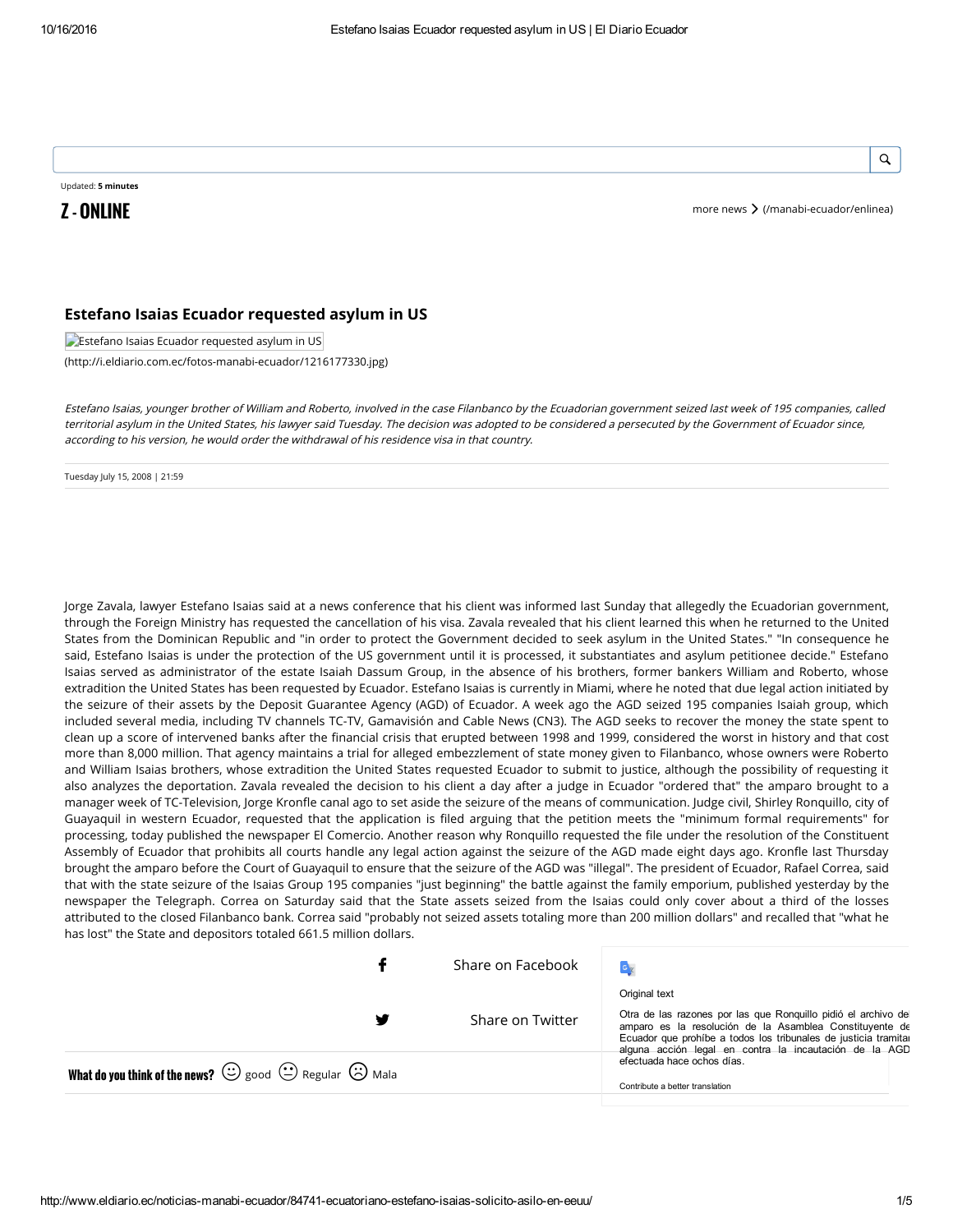### RECOMMENDED FOR YOU:

Dos







<mark>rsonas</mark> se  $\blacksquare$ tan en

### **TRENDS**



Nicole Loor [Velásquez](http://www.eldiario.ec/noticias-manabi-ecuador/409274-nicole-loor-velasquez-fue-coronada-como-reina-de-manabi-2016/) fue coronada como reina de Manabí 2016 | El Diario Ecuador



Constanza Báez contrae [matrimonio](http://www.eldiario.ec/noticias-manabi-ecuador/409340-constanza-baez-contrae-matrimonio-con-nelson-riofrio-tras-10-anos-de-relacion/) con Nelson Riofrío, tras 10 años de relación | El Diario Ecuador



**Experience HIGHLY RECOMMENDED:** 

Un muerto y un herido grave tras accidente de tránsito en [Rocafuerte](http://www.eldiario.ec/noticias-manabi-ecuador/409344-un-muerto-y-un-herido-grave-tras-accidente-de-transito-en-rocafuerte/) | El Diario Ecuador



Se unen en oración por las víctimas del [terremoto](http://www.eldiario.ec/noticias-manabi-ecuador/409353-se-unen-en-oracion-por-las-victimas-del-terremoto-del-16a/) del 16A | El Diario Ecuador

You may like irce=embie-media-eldario&taboola\_utm\_medium=bytaboola&taboola\_utm\_content=thumbnails-a:Below Article Thumbnails:)  $rce$ =embie-media-eldario&taboola\_utm\_medium=bytaboola&taboola\_utm\_content=thumbnails-a:Below Article Thumbnails:) rce=embie-media-eldario&taboola\_utm\_medium=bytaboola&taboola\_utm\_content=thumbnails-a:Below Article Thumbnails:)

[\(http://gundrymd.com/cmd.php?ad=801094&utm\\_source=taboola&utm\\_medium=referral\)](http://gundrymd.com/cmd.php?ad=801094&utm_source=taboola&utm_medium=referral)

How To Fix Your [Fatigue](http://gundrymd.com/cmd.php?ad=801094&utm_source=taboola&utm_medium=referral) And Get More Energy

Vital Reds Supplement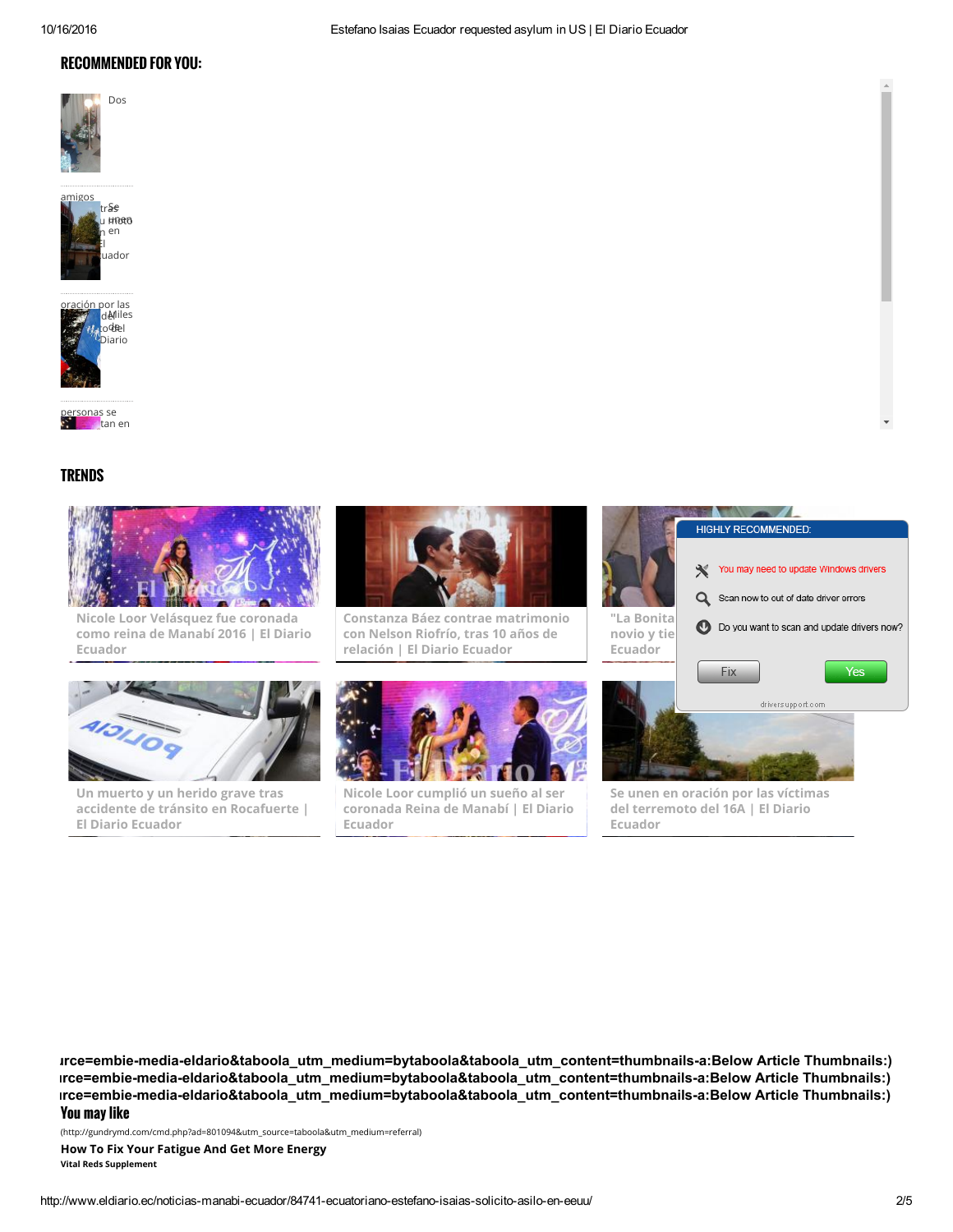Detonate

VitaPulse Supplement

LendingTree Mortgage Quotes

[\(http://www.fool.com/mms/mark/tv-taboola\)](http://www.fool.com/mms/mark/tv-taboola)

[\(http://www.fool.com/mms/mark/tv-taboola\)](http://www.fool.com/mms/mark/tv-taboola)

LuxHD450

The Motley Fool

media-eldario)

HistoricalGuru

media-eldario)

# [\(http://gundrymd.com/cmd.php?ad=801094&utm\\_source=taboola&utm\\_medium=referral\)](http://gundrymd.com/cmd.php?ad=801094&utm_source=taboola&utm_medium=referral)

### After Losing 200lbs Mama June is Gorgeous Actually

[\(http://adrzr.com/551a?utm\\_source=8b4&utm\\_campaign=8b4\\_US\\_desktop\\_CelebTransformation\\_12\\_551a\\_20160819\\_mm\\_3468&utm\\_term=embie-media-eldario\)](http://adrzr.com/551a?utm_source=8b4&utm_campaign=8b4_US_desktop_CelebTransformation_12_551a_20160819_mm_3468&utm_term=embie-media-eldario)

(http://definition.org/familiar-faces-from-tv-commercials-who-are-they-really/?utm\_source=Taboola&utm\_medium=embie-media-

Definition Lily from AT & T - Who Is She Really?

[\(http://princetonnutrients.com/cmd.php?ad=746840&utm\\_source=taboola&utm\\_medium=referral\)](http://princetonnutrients.com/cmd.php?ad=746840&utm_source=taboola&utm_medium=referral)

[\(http://princetonnutrients.com/cmd.php?ad=746840&utm\\_source=taboola&utm\\_medium=referral\)](http://princetonnutrients.com/cmd.php?ad=746840&utm_source=taboola&utm_medium=referral) (https://www.lendingtree.com/info/federal-va-benefits-save-veterans-thousands-a-year-on-mortgages?

(https://www.lendingtree.com/info/federal-va-benefits-save-veterans-thousands-a-year-on-mortgages?

[\(http://tbtrk.xyz/67/0/0/21059da817e477c0c2eb0ede56309895/rondesktop3/?embie-media-eldario\)](http://tbtrk.xyz/67/0/0/21059da817e477c0c2eb0ede56309895/rondesktop3/?embie-media-eldario)

[\(http://tbtrk.xyz/67/0/0/21059da817e477c0c2eb0ede56309895/rondesktop3/?embie-media-eldario\)](http://tbtrk.xyz/67/0/0/21059da817e477c0c2eb0ede56309895/rondesktop3/?embie-media-eldario)

Cable TV Is Dying in 2016. Here's What Comes Next

Canon Is Worried You'll Buy This \$ 29 Camera Lens

19 Declassified History Photos Are Pretty Unnerving

[eldario&utm\\_term=ys&utm\\_content=http%3A%2F%2Fcdn.taboolasyndication.com%2Flibtrc%2Fstatic%2Fthumbnails%2F0e0f85e827627f9e5f647889a9dbed86.jpg&utm\\_campaign=Taboola\\_FTVC\)](http://definition.org/familiar-faces-from-tv-commercials-who-are-they-really/?utm_source=Taboola&utm_medium=embie-media-eldario&utm_term=ys&utm_content=http%3A%2F%2Fcdn.taboolasyndication.com%2Flibtrc%2Fstatic%2Fthumbnails%2F0e0f85e827627f9e5f647889a9dbed86.jpg&utm_campaign=Taboola_FTVC)

[eldario&utm\\_term=ys&utm\\_content=http%3A%2F%2Fcdn.taboolasyndication.com%2Flibtrc%2Fstatic%2Fthumbnails%2F0e0f85e827627f9e5f647889a9dbed86.jpg&utm\\_campaign=Taboola\\_FTVC\)](http://definition.org/familiar-faces-from-tv-commercials-who-are-they-really/?utm_source=Taboola&utm_medium=embie-media-eldario&utm_term=ys&utm_content=http%3A%2F%2Fcdn.taboolasyndication.com%2Flibtrc%2Fstatic%2Fthumbnails%2F0e0f85e827627f9e5f647889a9dbed86.jpg&utm_campaign=Taboola_FTVC)

.<br>esourceid=6208386&cchannel=content&csource=taboola&ccontent=VARefiDesktop2&cname=Not+enough+vets+claim+these+amazing+VA+benefits&siteid=https%3A%2F%2Fconsole.brax-

esourceid=6208386&cchannel=content&csource=taboola&ccontent=VARefiDesktop2&cname=Not+enough+vets+claim+these+amazing+VA+benefits&siteid=https%3A%2F%2Fconsole.brax-

[\(http://historicalguru.com/33-images-show-a-unique-side-of-history-you-probably-didnt-know?utm\\_subid=350927&utm\\_campaign=43895&utm\\_source=taboola&utm\\_medium=referral&utm\\_term=embie-](http://historicalguru.com/33-images-show-a-unique-side-of-history-you-probably-didnt-know?utm_subid=350927&utm_campaign=43895&utm_source=taboola&utm_medium=referral&utm_term=embie-media-eldario)

cdn.com%2Fcreatives%2Ff25520c4-b711-4f56-a1a9-22b945a61464%2FMan\_with\_Flag\_1200x627\_8944fc15414e4d5f8bc0d67b71591d19.jpg&cterm=embie-media-eldario)

cdn.com%2Fcreatives%2Ff25520c4-b711-4f56-a1a9-22b945a61464%2FMan\_with\_Flag\_1200x627\_8944fc15414e4d5f8bc0d67b71591d19.jpg&cterm=embie-media-eldario)

[\(http://adrzr.com/551a?utm\\_source=8b4&utm\\_campaign=8b4\\_US\\_desktop\\_CelebTransformation\\_12\\_551a\\_20160819\\_mm\\_3468&utm\\_term=embie-media-eldario\)](http://adrzr.com/551a?utm_source=8b4&utm_campaign=8b4_US_desktop_CelebTransformation_12_551a_20160819_mm_3468&utm_term=embie-media-eldario) (http://definition.org/familiar-faces-from-tv-commercials-who-are-they-really/?utm\_source=Taboola&utm\_medium=embie-media-

4 Major Heart Attack Red Flags - Are You At Risk?

Not enough vets claim VA benefits These Amazing

Nombre de la componentación de la componentación de la componentación de la componentación de la componentació

Correo electronico

Subscribe to newsletters

receive news Everyday Once a week

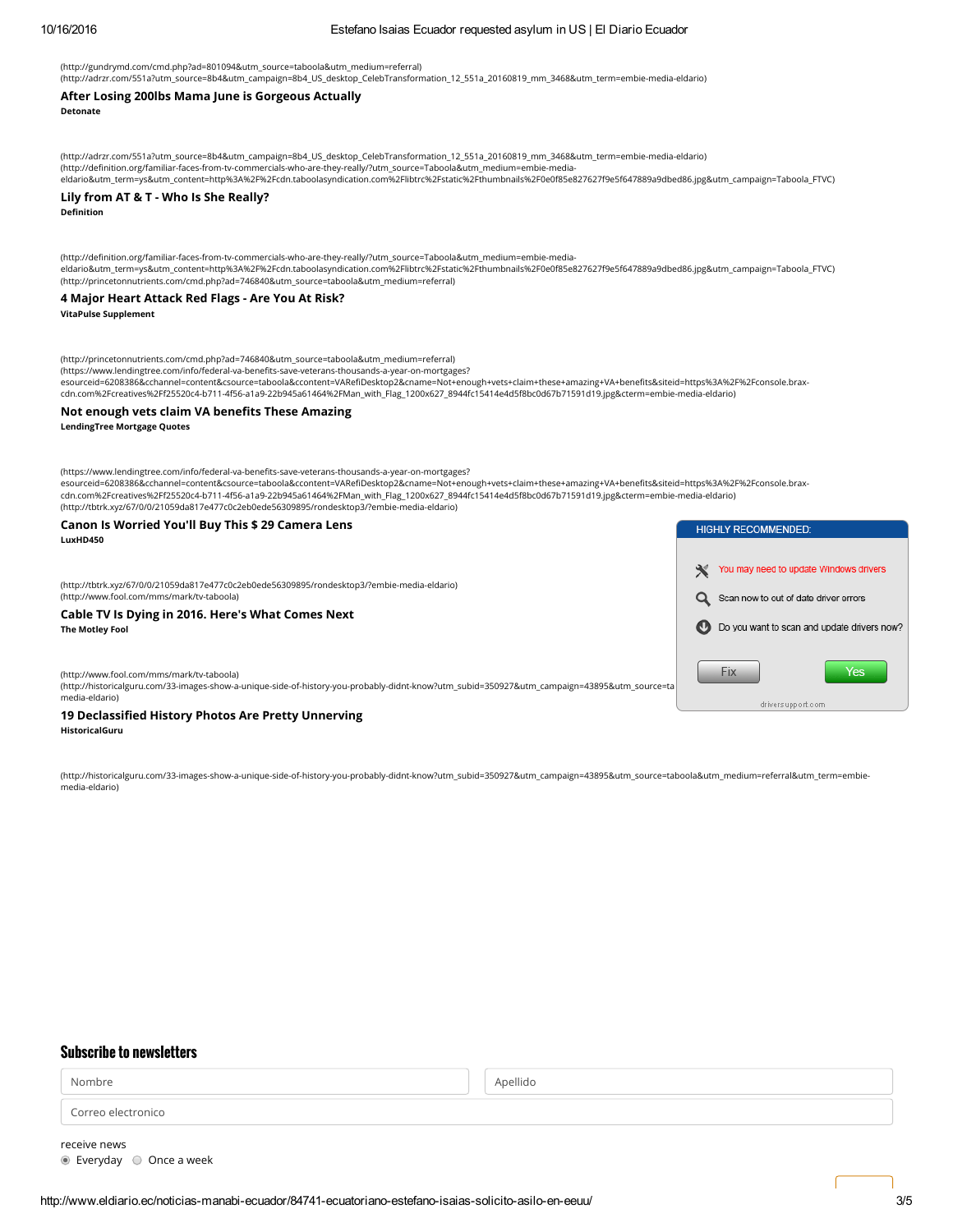Sign up

### More news

1 18:34 truck overturns after hitting a utility pole

[\(http://www.eldiario.ec/noticias-manabi-ecuador/409355-carro-se-vuelca-tras-chocar-contra-un-poste-de-alumbrado-publico/\)](http://www.eldiario.ec/noticias-manabi-ecuador/409355-carro-se-vuelca-tras-chocar-contra-un-poste-de-alumbrado-publico/)

2 Portoviejo | 18:09 Two friends die after crashing his motorcycle into a pole

[\(http://www.eldiario.ec/noticias-manabi-ecuador/409354-dos-amigos-mueren-tras-chocar-su-moto-contra-un-poste/\)](http://www.eldiario.ec/noticias-manabi-ecuador/409354-dos-amigos-mueren-tras-chocar-su-moto-contra-un-poste/)

3 17:58 for the victims of earthquake 16A join in prayer

[\(http://www.eldiario.ec/noticias-manabi-ecuador/409353-se-unen-en-oracion-por-las-victimas-del-terremoto-del-16a/\)](http://www.eldiario.ec/noticias-manabi-ecuador/409353-se-unen-en-oracion-por-las-victimas-del-terremoto-del-16a/) 4 15:20 Thousands of people demonstrate in Paris against gay marriage

(http://www.eldiario.ec/noticias-manabi-ecuador/409346-miles-de-personas-se-manifiestan-en-paris-contra-el-matrimonio-gay/)

5 14:50 Nicole Loor fulfilled a dream to be crowned Queen of Manabi

[\(http://www.eldiario.ec/noticias-manabi-ecuador/409345-nicole-loor-cumplio-un-sueno-al-ser-coronada-reina-de-manabi/\)](http://www.eldiario.ec/noticias-manabi-ecuador/409345-nicole-loor-cumplio-un-sueno-al-ser-coronada-reina-de-manabi/)

### print | Saturday October 15, 2016



| <b>HIGHLY RECOMMENDED:</b>                  |
|---------------------------------------------|
|                                             |
| You may need to update Windows drivers<br>₩ |
| Q<br>Scan now to out of date driver errors  |
| Do you want to scan and update drivers now? |
|                                             |
| Fix<br>Yes                                  |
| deliveration and a com-                     |

[\(http://ediciones.eldiario.ec/impreso/380-2016-10-15/\)](http://ediciones.eldiario.ec/impreso/380-2016-10-15/)

Share in f

Share in **9** 

see more editions > [\(http://ediciones.eldiario.ec/eldiario\)](http://ediciones.eldiario.ec/eldiario)

**AR** manavisión [\(http://www.eldiario.ec/videos-manavision/\)](http://www.eldiario.ec/videos-manavision/) [\(http://www.eldiario.ec/lamarea/\)](http://www.eldiario.ec/lamarea/) cango [\(http://www.eldiario.ec/centro/\)](http://www.eldiario.ec/centro/) A<sup>shool</sup> 354 [\(http://www.eldiario.ec/radioamiga\)](http://www.eldiario.ec/radioamiga)

### Ediasa

- From El Diario Manabita to Media Ediasa [\(/ediasa/eldiario-manabita-medios-ediasa\)](http://www.eldiario.ec/ediasa/eldiario-manabita-medios-ediasa)
- Journalist ethics (Deentológico Code) [\(/ediasa/la-etica-del-periodista\)](http://www.eldiario.ec/ediasa/la-etica-del-periodista)
- Editorial policy [\(/ediasa/politica-editorial-ediasa\)](http://www.eldiario.ec/ediasa/politica-editorial-ediasa)
- Contact Us
- Accountability [\(/ediasa/rendicion-cuentas-eldiario\)](http://www.eldiario.ec/ediasa/rendicion-cuentas-eldiario)